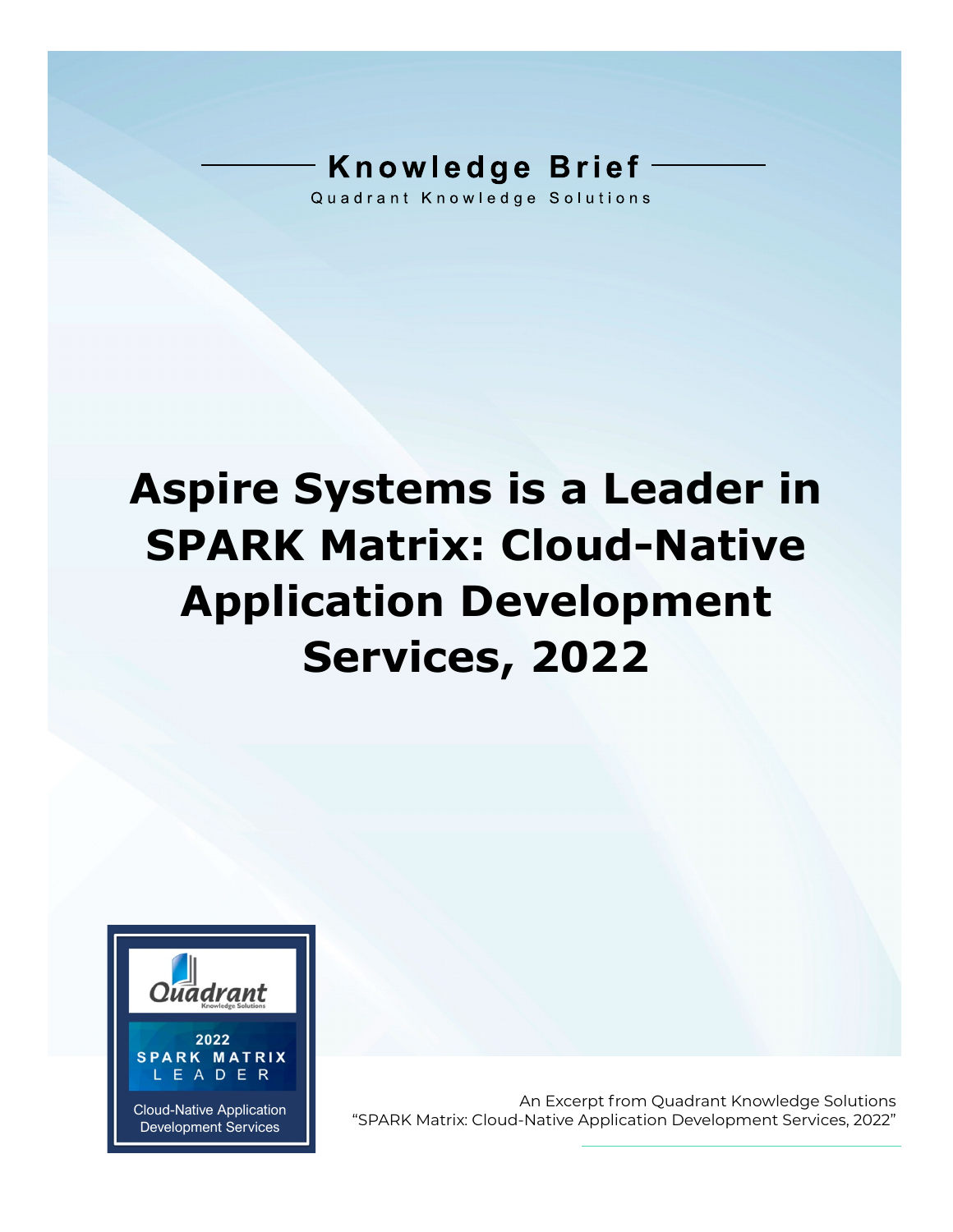#### **Aspire Systems is Leader in SPARK Matrix: Cloud-Native Application Development Services, 2022**

According to Quadrant Knowledge Solutions, "Cloud-native Application Development Services vendors provide organizations with the techniques to accurately develop and deploy software to maintain and align business objectives with relevant software releases. These techniques support functionalities such as low code features, cloud consulting, migration, optimization, transformation, and management. Thus, by incorporating cloud-native principles, organizations can migrate from legacy systems to a modern, scalable, secure, and agile development environment."

With the emerging need for cloudification, organizations have started to build and deploy applications on the cloud to improve business agility and resiliency with zero downtime, and take full advantage of cloud computing by running responsive and reliable cloud-native applications that are scalable and flexible. With cloud-native application development services, vendors are empowering organizations to build and run scalable applications in public, private, and hybrid clouds. Cloud-native application development services enable application development through nextgeneration technologies like Kubernetes, serverless functions, and microservices & API-first architecture, which help organizations reduce operational risks and build applications faster.

Cloud-native application development services help businesses develop a smarter approach to deliver a consistent digital experience on a strong foundation of the cloud. Vendors focus on open architecture for interoperability to develop applications that capitalize on the cloud environment. Service providers are driving application development processes with DevOps that complement cloud-native applications and focus on continuous delivery, development, and integration to elevate new updates and increase collaboration. While the application landscape was previously dominated by monolithic architecture, new applications built on microservices architecture helps organizations to be responsive to changing customer needs and adapt to new business scenarios more efficiently.

In the coming years, vendors will focus on investing in building IPs and strengthening their partnership ecosystems to offer custom solutions to clients as per their business requirements. Furthermore, vendors are focusing on infusing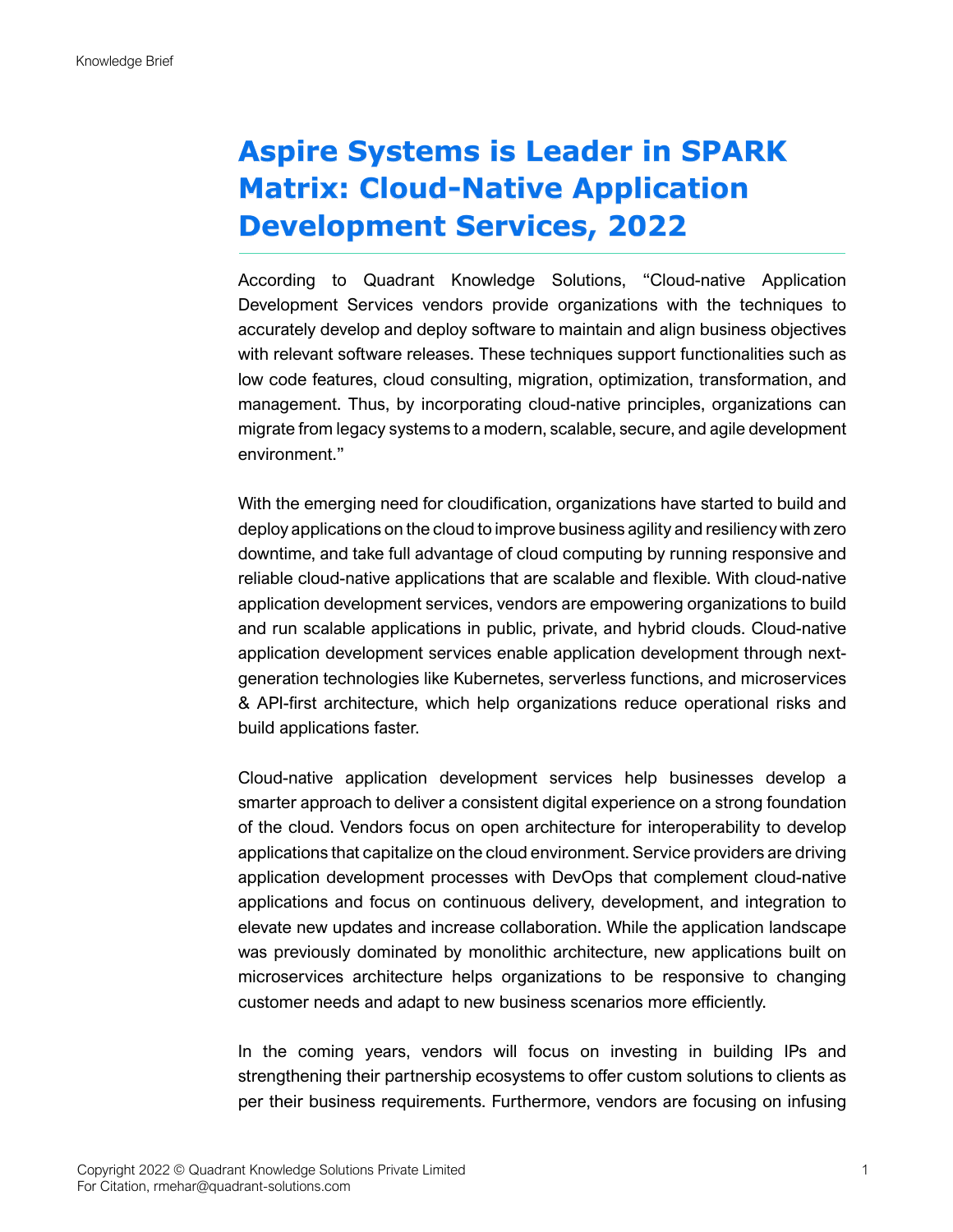next-generation technologies such as blockchain, augmented reality, and virtual reality in their cloud-native application service offerings. Due to the emerging trend of cloud adoption on a large scale, service providers are embedding DevSecOps in their offerings to integrate security as a shared responsibility in the entire application lifecycle.

#### **Cloud-Native Application Development Service Vendors' Critical Offerings**

- **• Consulting:** Understanding the need and available IT infrastructure and creating baseline metrics for effective performance.
- **• Identification:** Estimating the return on investment and redesigning complexity, cost, and duration.
- **Selection:** Analyzing third-party tools required for integration and selecting public, private, or hybrid cloud environment as per the business requirements.
- **• Planning:** Defining cross system dependency, planning delivery of products, and planning various iterations for further enhancements.
- **• Cloud Management:** Support for cloud, monitoring services, security and compliance activities, and workflow optimiziation.
- **• Execution:** Validation of the acceptance criteria, a demo of toolkits and services, maintenance, and deployment.

### **Key Trends of Cloud-Native Application Development Services**

- Focus on effective client consulting services to help them accelerate time to value and enhance user experience.
- Investing significantly in building IPs and partnerships for faster and customized application development.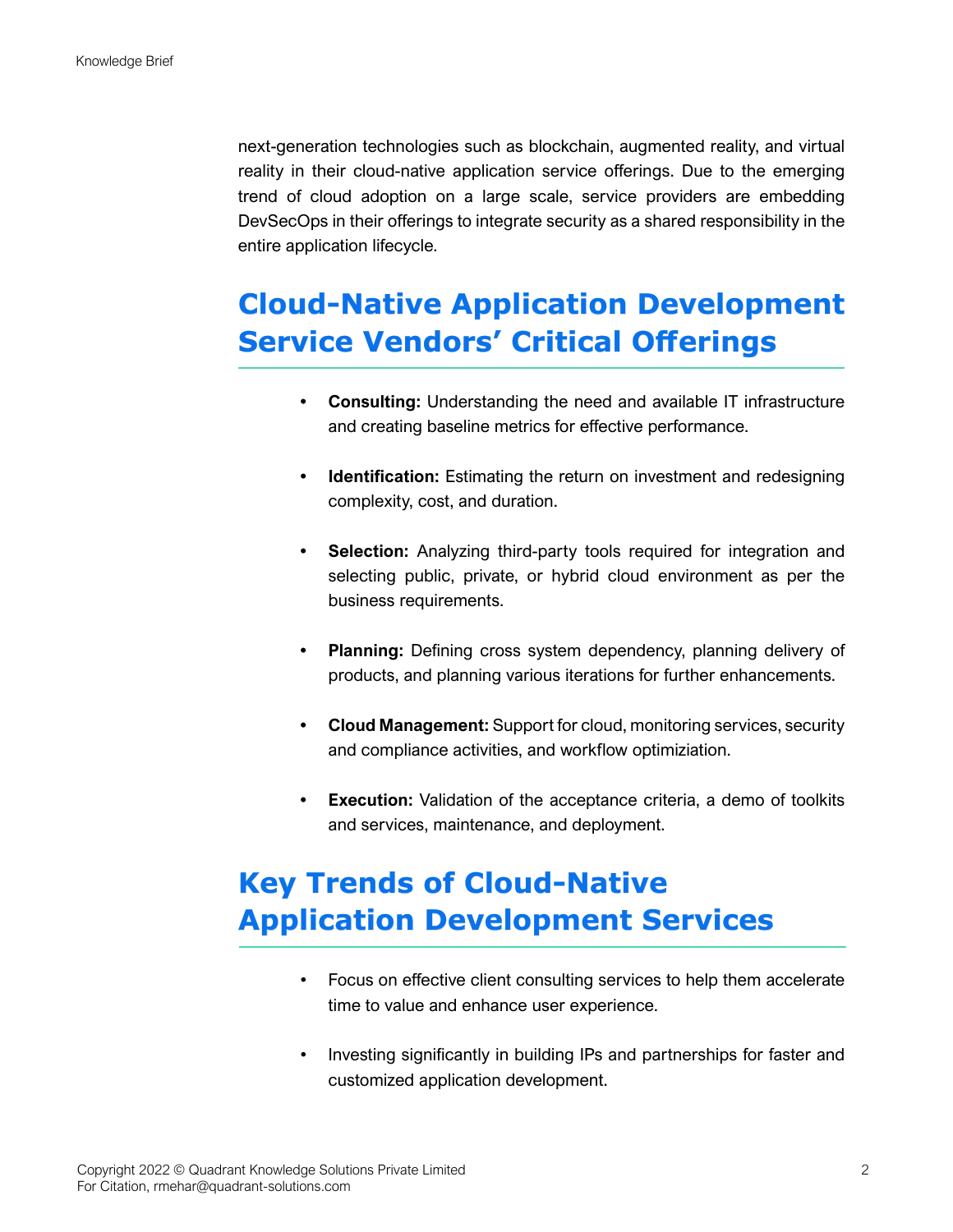- Vendors are focusing on responsiveness to client requirements for supporting client requirements and building strategies for business use cases.
- Moving toward cloud-native architecture to take advantage of emerging technologies such as AI-driven automation to meet client needs.
- Provide consulting to choose, configure, and integrate the right cloud platform technologies, which help customers build cloud-native architecture.
- Provide facilities for cloud migration that help organizations re-host, refactor, revise, re-platform, rebuild, or replace applications, which is driven by AI-based technologies.
- Integrating low code application development features into the cloud app development process for a faster, scalable, and agile app development environment.
- Cloud-native architecture includes microservices, containers, dynamic orchestration, and continuous delivery to build highly scalable apps that can be seamlessly deployed, adapted, or upgraded.

#### **Market Direction of Cloud-Native Application Development Services**

The cloud-native application development services help users develop applications in containers that are deployed in microservices through agile DevOps processes and continuous delivery workflows. The vendors are focusing on developing secure solutions that will extend customers' legacy applications into new container ecosystems to provide them with the necessary tools and technologies for managing the platform. Additionally, vendors assist customers in implementing microservices and container orchestration in a dockerized environment, which helps developers focus on the core application development process. Furthermore, enhancements in serverless computing enable developers to build applications faster, simplify code deployment, and maintain operations regardless of the type of provisioned server.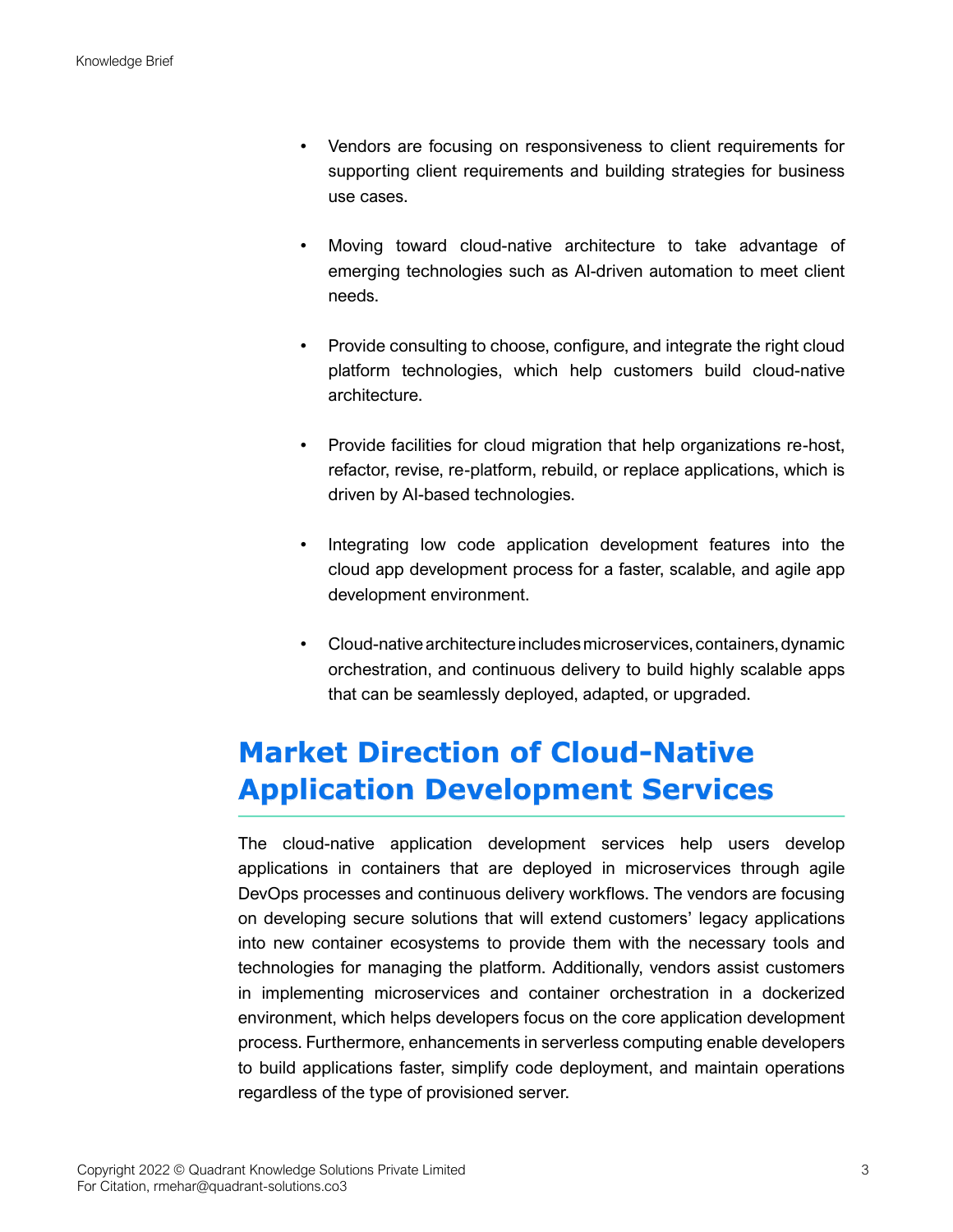Quadrant Knowledge Solutions' [SPARK Matrix: Cloud-native Application](https://quadrant-solutions.com/market-research/spark-matrix-cloud-native-application-development-services-2022/)  [Development Services, 2022](https://quadrant-solutions.com/market-research/spark-matrix-cloud-native-application-development-services-2022/) research includes a detailed analysis of the global market regarding short-term and long-term growth opportunities, emerging service trends, market trends, and future market outlook. The study provides a comprehensive market forecast analysis of the global market in various geographical regions and the overall market adoption rate as well. This research provides strategic information for technology vendors to better understand the existing market, support their growth strategies, and for users to evaluate different vendors' capabilities, competitive differentiation, and market position.

The research includes detailed competition analysis and vendor evaluation with the proprietary SPARK Matrix analysis. SPARK Matrix includes the ranking and positioning of leading Cloud-Native Application Development Services vendors with a global impact. The SPARK Matrix includes an analysis of vendors, including Accenture, Aspire Systems, Brillio, Capgemini, Cognizant, CSS Corp, DMI, DXC Technology, GlobalLogic, Happiest Minds, HCL Technologies, Infosys, LTI, Mphasis, NTT DATA, Softtek, Sonata Software, Sopra Steria, TCS, Virtusa, Wipro, and Zensar.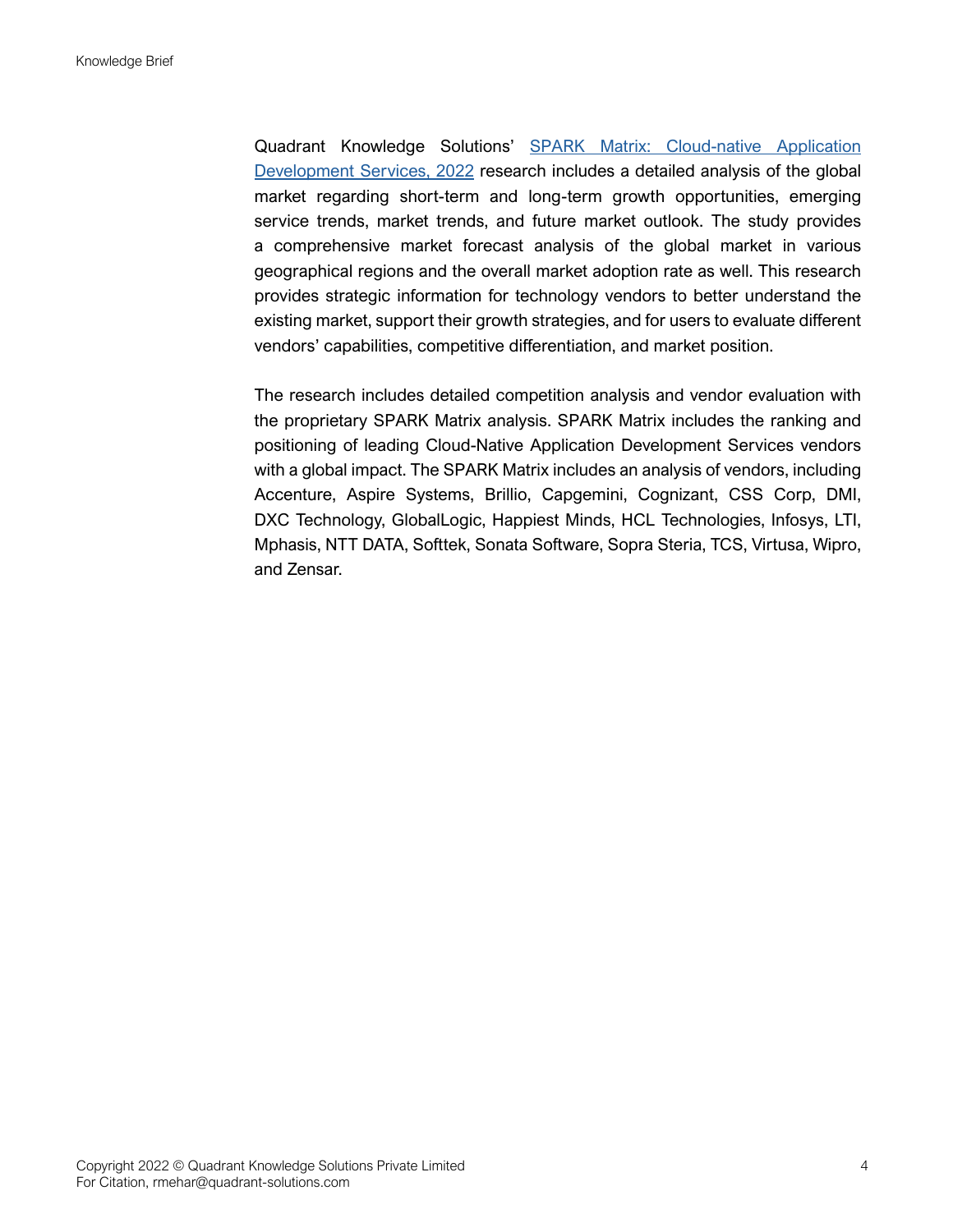#### **SPARK Matrix Analysis of the Cloud-Native Application Development Services Market**

[Quadrant Knowledge Solutions](https://quadrant-solutions.com/) conducted an in-depth analysis of the major Cloud-native Application Development Services vendors by evaluating their service portfolio, market presence, and customer value proposition. The cloudnative application development services market research provides competitive analysis and a ranking of the leading vendors in the form of a proprietary SPARK MatrixTM. SPARK Matrix analysis provides a snapshot of key market participants and a visual representation of market participants. It provides strategic insights on how each vendor ranks related to their competitors based on their respective service excellence and customer impact parameters. The evaluation is based on primary research, including expert interviews, analysis of use cases, and Quadrant's internal analysis of the overall cloud-native application development services market.

| <b>Service Excellence</b>              | Weightage | <b>Customer Impact</b>             | Weightage |
|----------------------------------------|-----------|------------------------------------|-----------|
| Sophistication of Service Capabilities | 25%       | Diversity of Client Base           | 25%       |
| Competitive Differentiation Strategy   | 25%       | Market Presence                    | 25%       |
| Industry Experience & Domain Knowledge | 25%       | Proven Record                      | 25%       |
| Global Reach & Service Capabilities    | 15%       | <b>Customer Service Excellence</b> | 15%       |
| Vision & Roadmap                       | 10%       | Unique Value Proposition           | 10%       |

According to the SPARK Matrix analysis of the global cloud-native application development services market, "Aspire Systems, with robust functionalities of its cloud-native application development services market, has secured strong ratings across the performance parameters of service excellence and customer impact and has been positioned amongst the leaders in the 2022 SPARK Matrix of the cloud-native application development services market."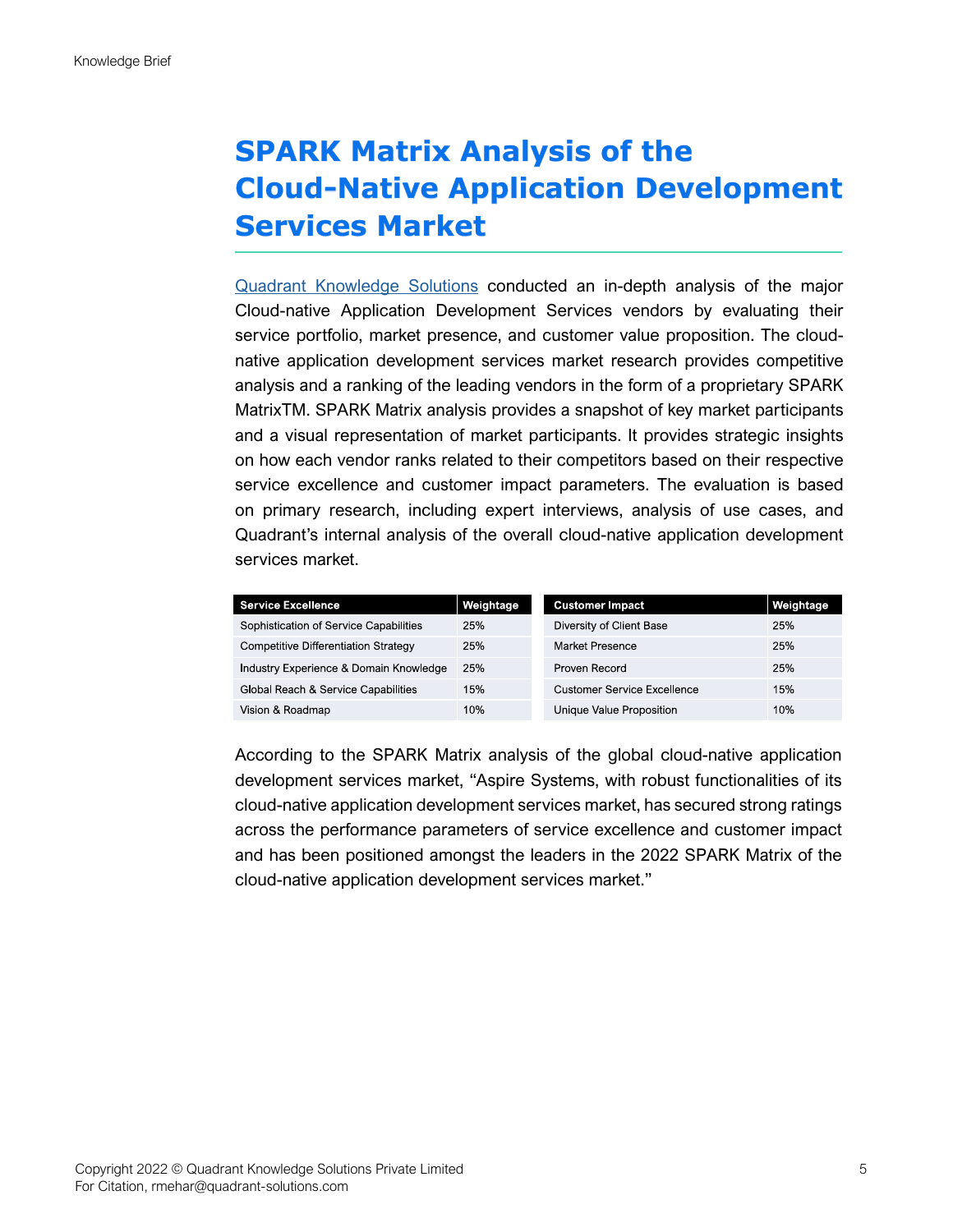#### **Figure: 2022 SPARK Matrix™**

(Strategic Performance Assessment and Ranking) Cloud-native Application Development Services Market



**Service Excellence**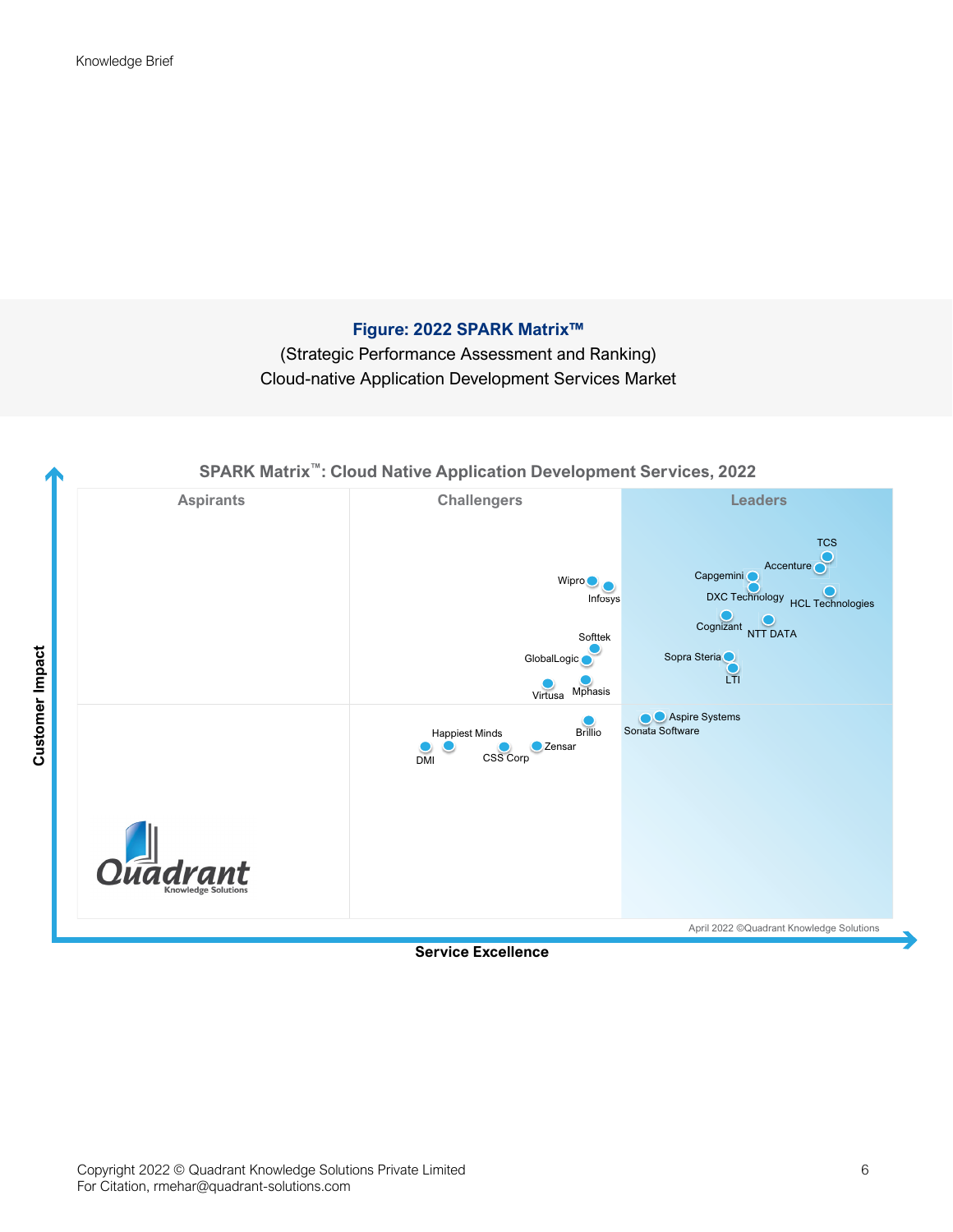### **Aspire Systems in the Global Cloud-Native Application Development Services Market**

Founded in 1996 and headquartered in Singapore, [Aspire Systems](https://www.aspiresys.com/) is a global technology service provider that offers product engineering, enterprise solutions, independent testing services, and IT infrastructure support services to its clients. Aspire Systems, with its cloud native application services, accelerates application development and scales up services based on market demands. Aspires Systems' comprehensive cloud native application development services comprise cloud consulting, cloud replatforming, cloud optimization, automation testing framework, monolithic to microservices migration, microservices development on cloud, and others.

Aspire Systems, through its accelerator, supports microservices development in .Net Java, LAMP, and MEAN stack, along with helping enterprises implement a progressive and incremental replatforming journey to the cloud. Aspire Systems also optimizes enterprises that are already on the cloud by implementing DevOps and serverless technologies and containerizing their micro services. Aspire Systems' cloud native application development services help organizations deal with complex process requirements with the pay-as-you-go model.

Aspire Systems, with its Tech Cello offerings, accelerates SaaS and microservices applications development or migration on the cloud with a framework that supports microservices architecture and has custom tenant administration and monitoring. Furthermore, the DevOps provisioning portal and dashboard for AWS and Azure help clients accelerate their offerings on the cloud. Aspire Systems' cloud native application development services leverage cloud technology, microservices, DevOps, containers, and platform as a service to effectively commoditize applications as per clients' requirements.

Aspire Systems, with its cloud native application development services, offers easy access to multiple languages and frameworks, the ability to scale up and down as per the business requirements, automation powered by DevOps, end-toend product development and app monitoring services, containers for packaging and versioning, and hybrid architecture for its clients. Aspire Systems also offers the auto redundancy feature that can automatically handle outages and enable corrective actions in the event of failure, wherein application processing instantly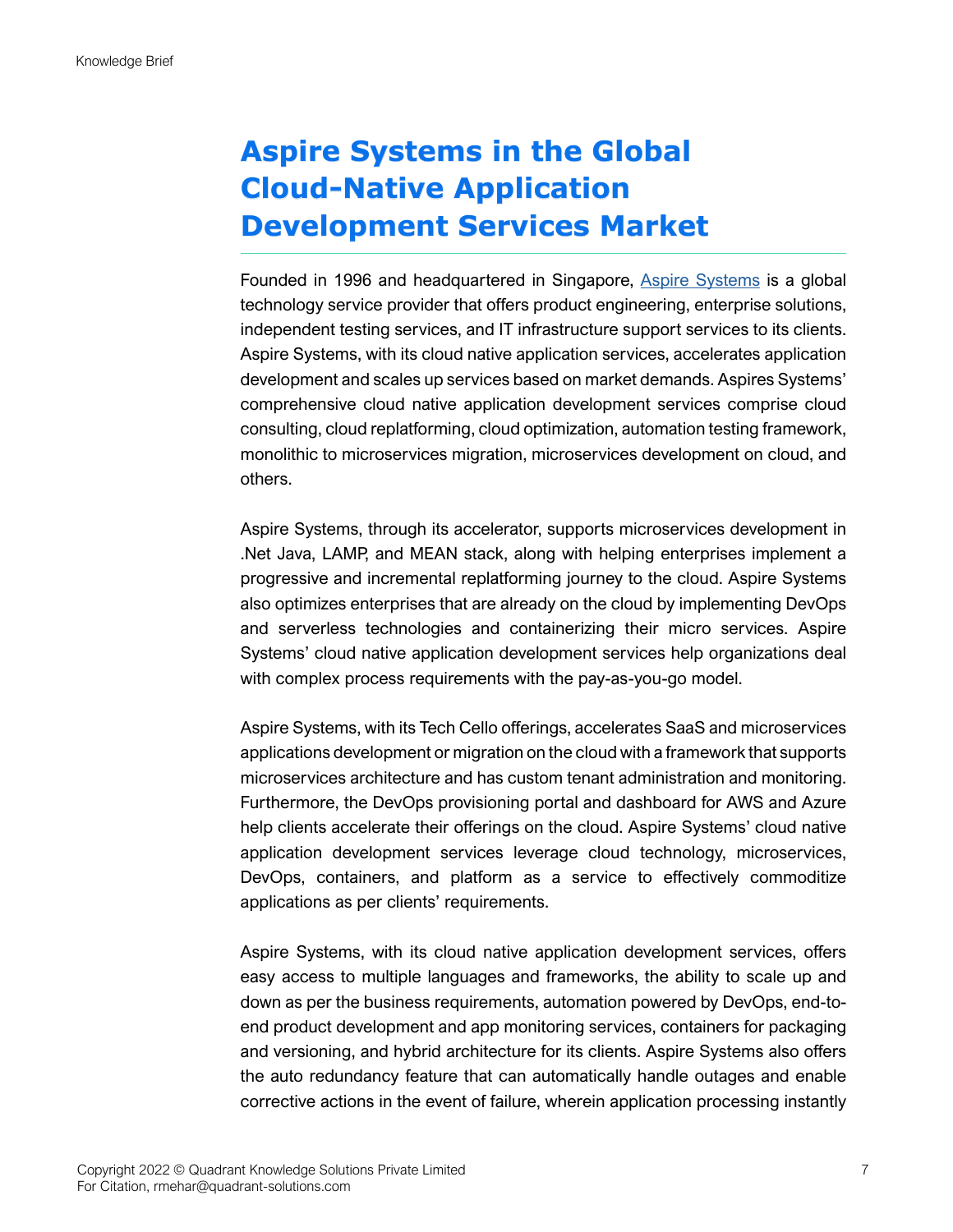moves from one data center to another without interrupting the service. Aspire Systems has a strong partner ecosystem that helps it to avoid any delay in its deliverables to its customers.

#### **Analyst Perspective**

Following is the analysis of Aspire Systems' capabilities in the cloud-native application development services market:

- Aspire Systems, with its cloud native application development services, helps enterprises to accelerate their application development by reducing the time to market and enabling a high degree of scalability. Its reliable technology expertise helps its clients globally to increase application uptime and improve performance. Aspire Systems provides the advantage of cloud elasticity to its clients, who can adjust to increased resources as per their requirements.
- Some of the key differentiators of Aspire Systems include its demonstrated expertise in cloud-native solutions through the framework and solutions built in-house, such as TechCello, AFTA, and Alicia. Aspire Systems' in-house tools such as ROI calculators and decision trees help clients choose the right approach in the transformation program. The company is forging partnerships with cloud providers to offer solutions directly to customers in the local market. Furthermore, the 'center of excellence for cloud' and 'DevOps with labs' features are available for customers to try out proof of concepts and new solutions, making Aspire Systems stand out in the market against its competitors.
- Some of the use cases for Aspire Systems include cloud replatforming from on-premise to cloud, monolithic to microservices modernization, cloud optimization, reduction of license cost, architecture modernization, and CloudOps.
- In terms of geographical presence, Aspire Systems has a significant presence in the USA, followed by the European Union, the Middle East and Africa, and Asia Pacific. The company holds a strong customer base, including the leading brands across industry verticals such as software and technology, banking and financial services, retail,